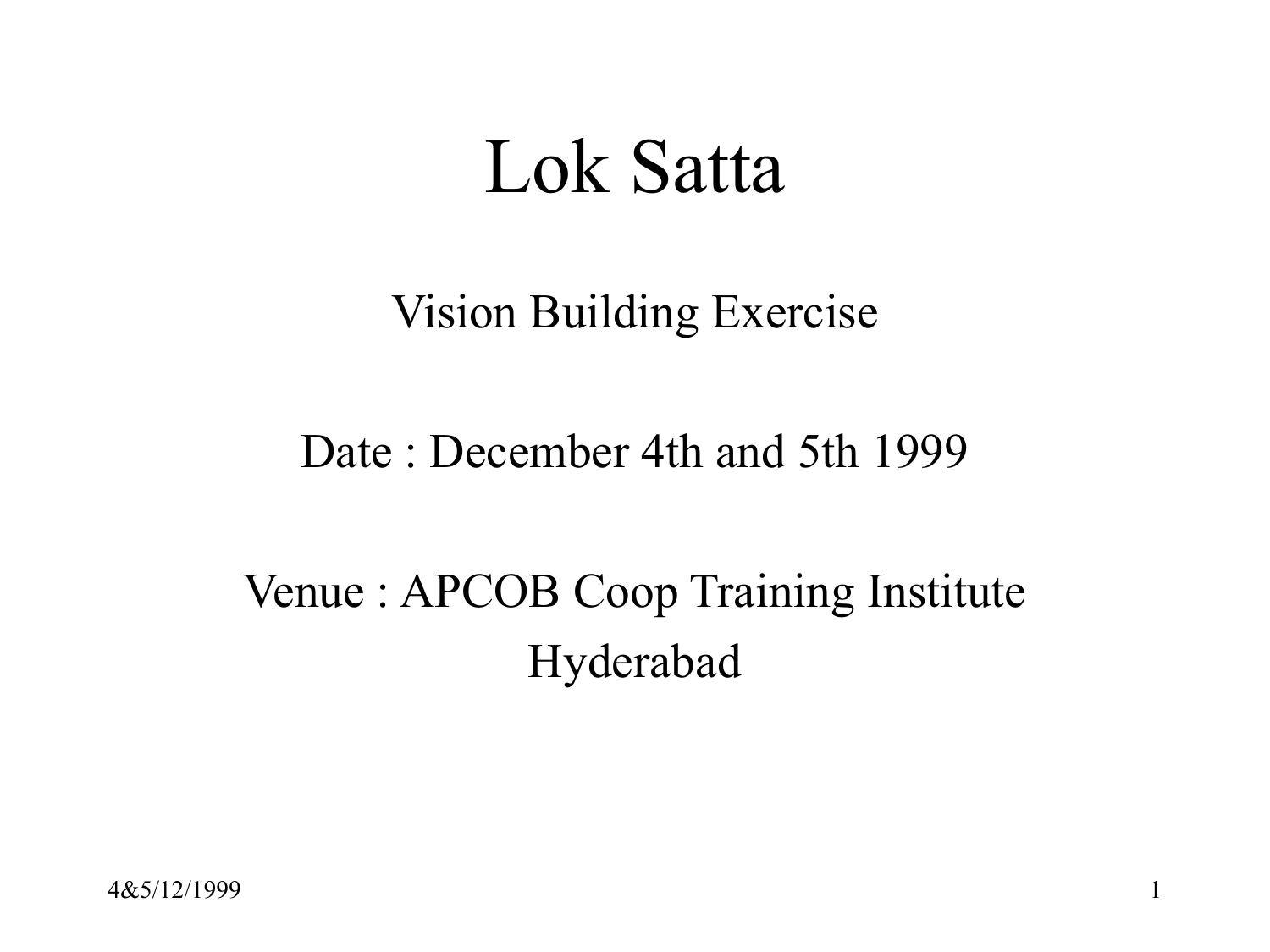#### Dream

- Democratic organizational structure spreading to all corners of AP to the grass-root level
- Effective networking with like minded (people) groups across the country
- Achieving 70-80% of democratic reforms mentioned in Articles of Lok Satta
- Empowerment of stake-holders
- Decisive Watch Dog role in the governance process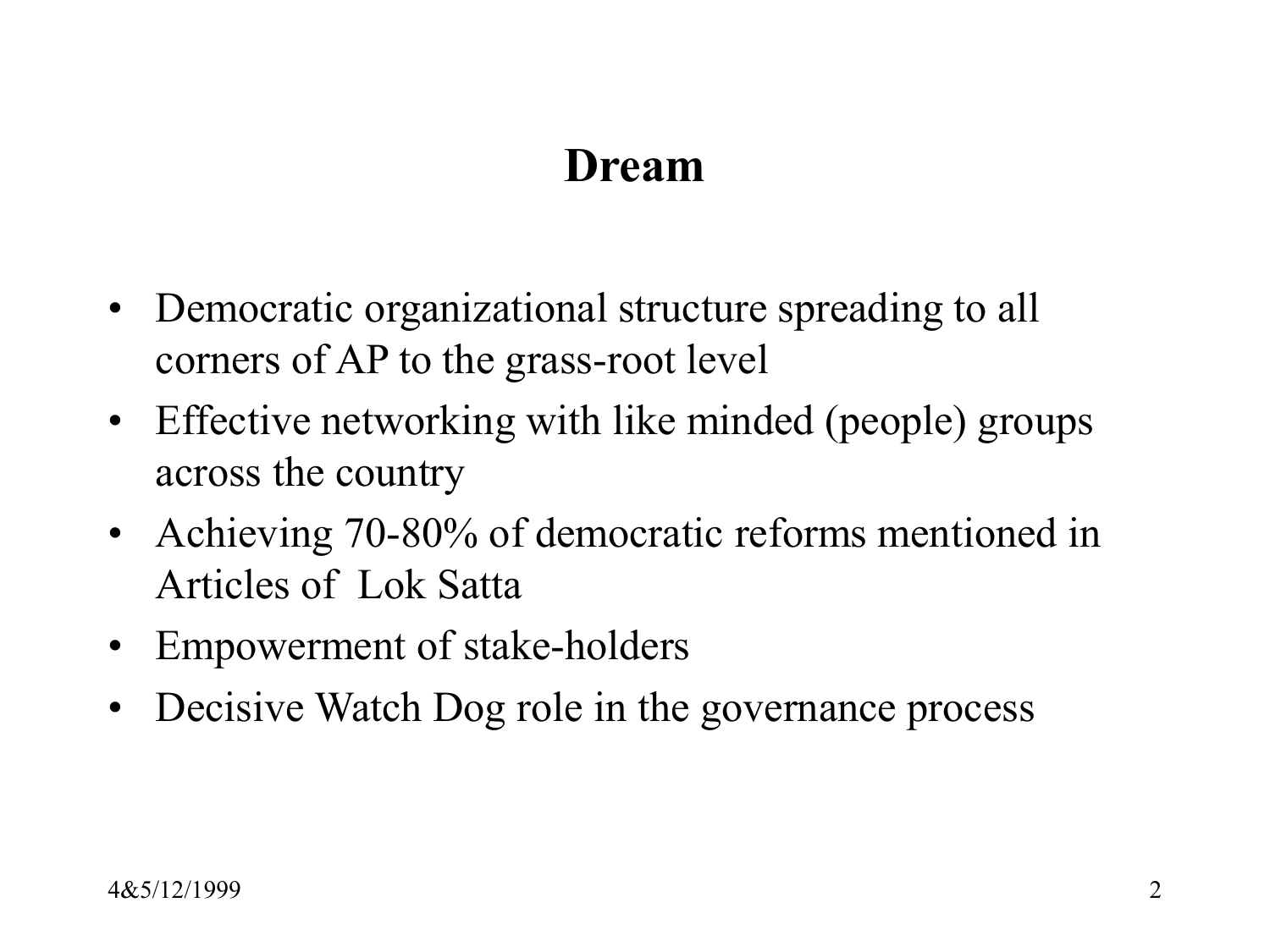## Tension

- Elaborate, Specific details of the reform proposals
- Seeking endorsement of the above by a wider section of public/domain experts and opinion makers, through effective interaction
- Influencing decision makers
- Direct resources to build effective primary/district units on a pilot basis in a short time span and emulate the results in the rest of the state

**Continued** 

• Educate the members of Lok Satta in organizational selfgovernance

4&5/12/1999 3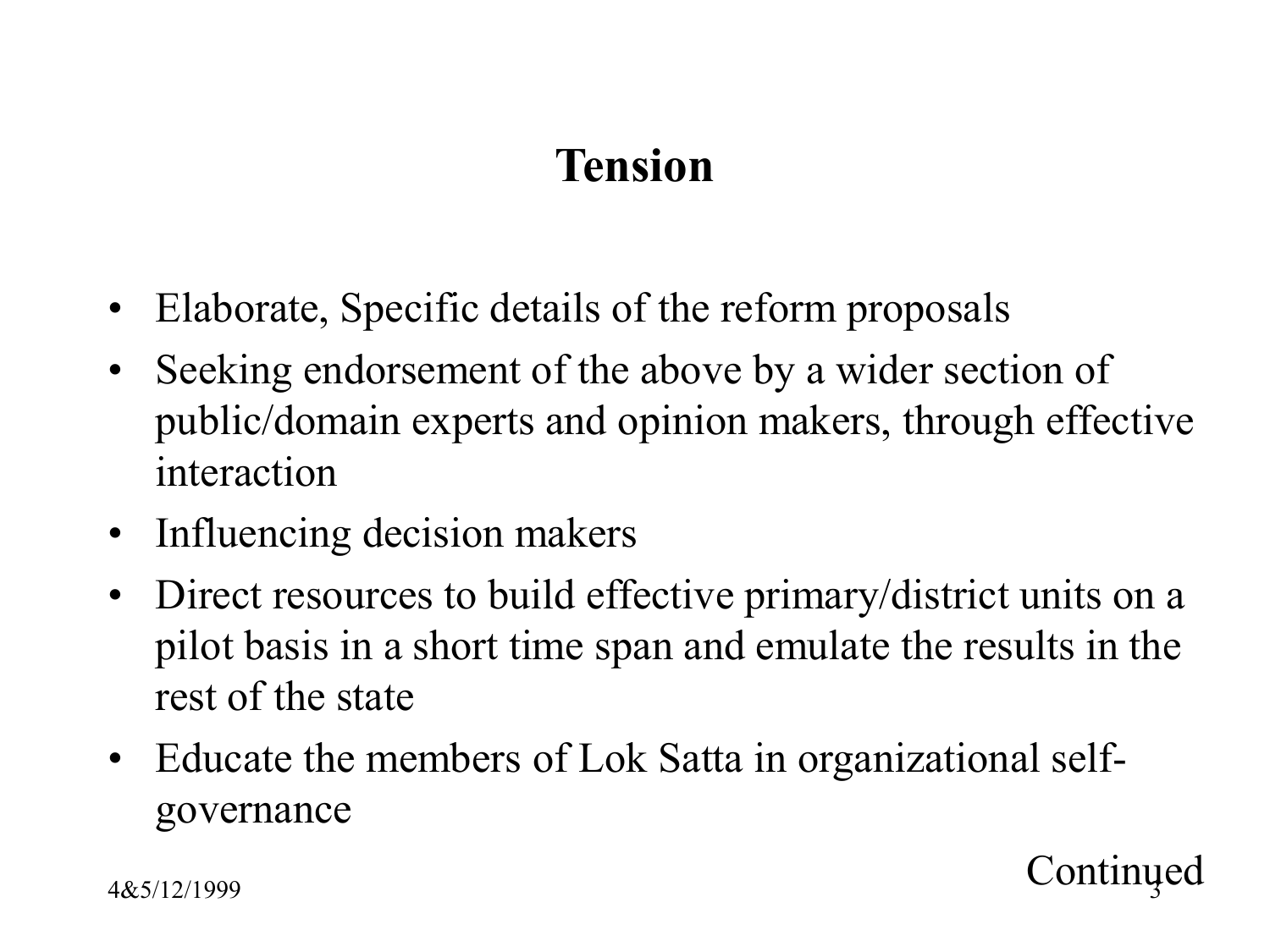## Tension

- Identify like minded groups and forge alliances with them
- Develop abilities/ acquire skills to function as an effective watch dog to ensure proper implementation of the reforms
- Develop organizational strength to seize opportunities for enhancing people's power
- Raise resources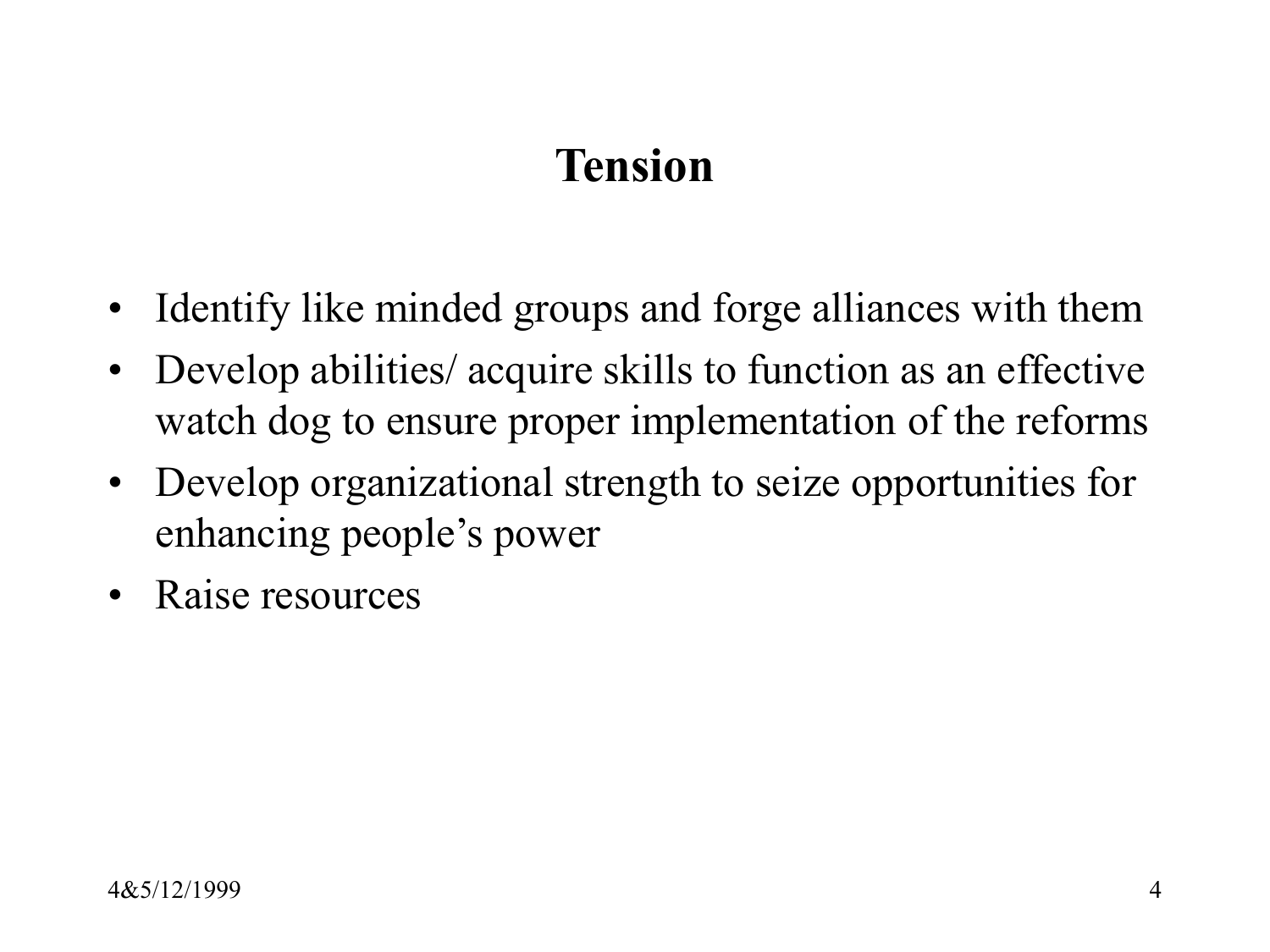#### Mission Statement

• People centered, genuinely democratic governance as reflected by clear linkage

between taxes - and public services, Vote and well being of citizens Authority and Accountability

4&5/12/1999 Education, and Speedy and Efficient Justice • A governance system that can fulfil the necessary preconditions for a civilized democracy namely Rule of Law, Basic freedoms, Basic Infrastructure & Economic Opportunities, Universal access to Primary Health and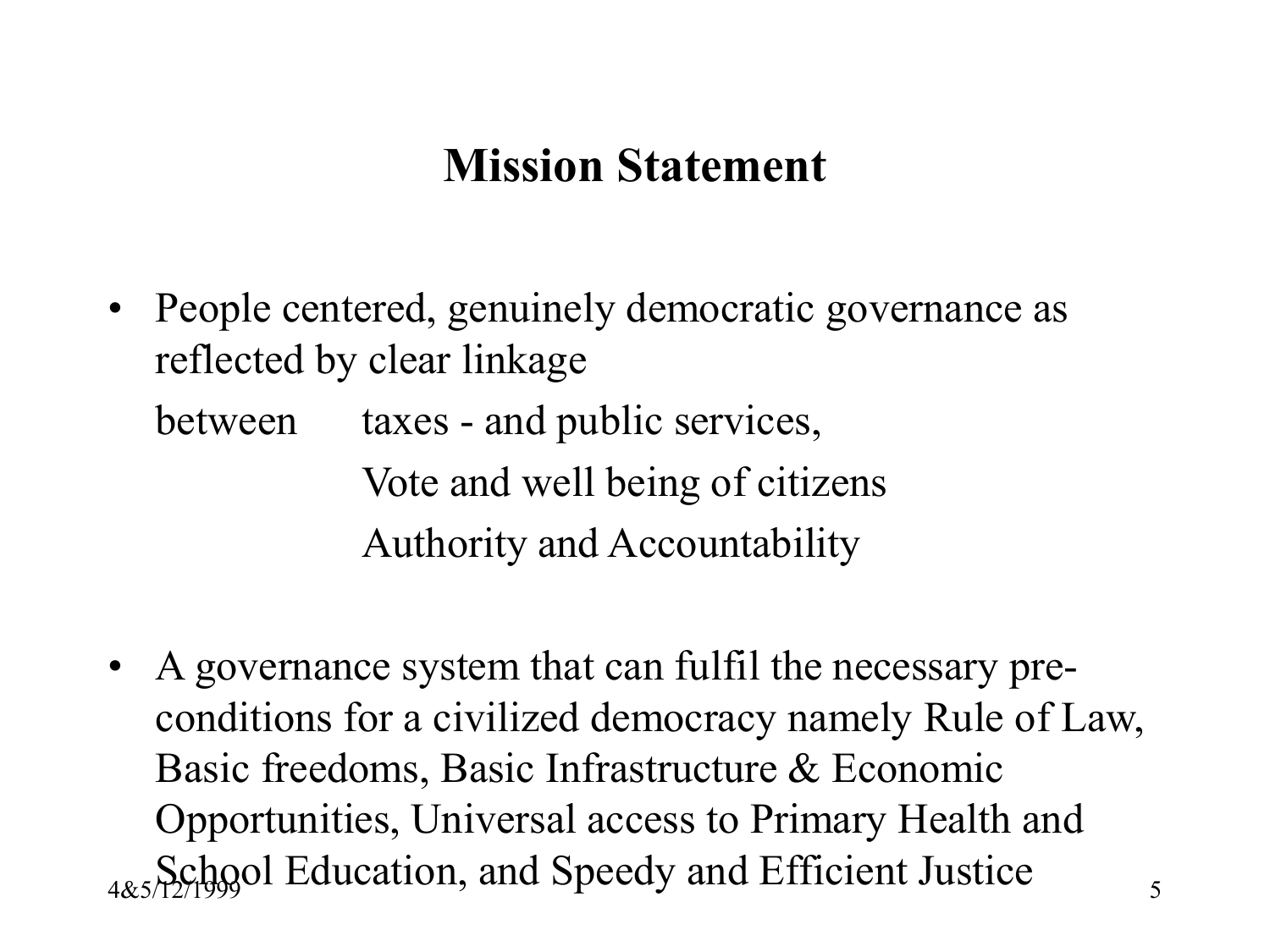## Statement of Current Reality

- Clear agenda, capacity to build consensus, built a non-partisan and credible image across the state with a vast reservoir of good will
- Emerging as a leading movement in governance reforms at the National level
- Hasn't been able to expand within AP as fast as we would like to and to bridge the gulf between spread of ideas and organizational building
- Our reach is largely limited to educated middle class who have not been sufficiently motivated for self-action
- Tendency of people remaining passive and of people leaning too much on Lok Satta
- $4&5/12/1999$  6 • Proven ability to act in short bursts but inability to sustain at grass root level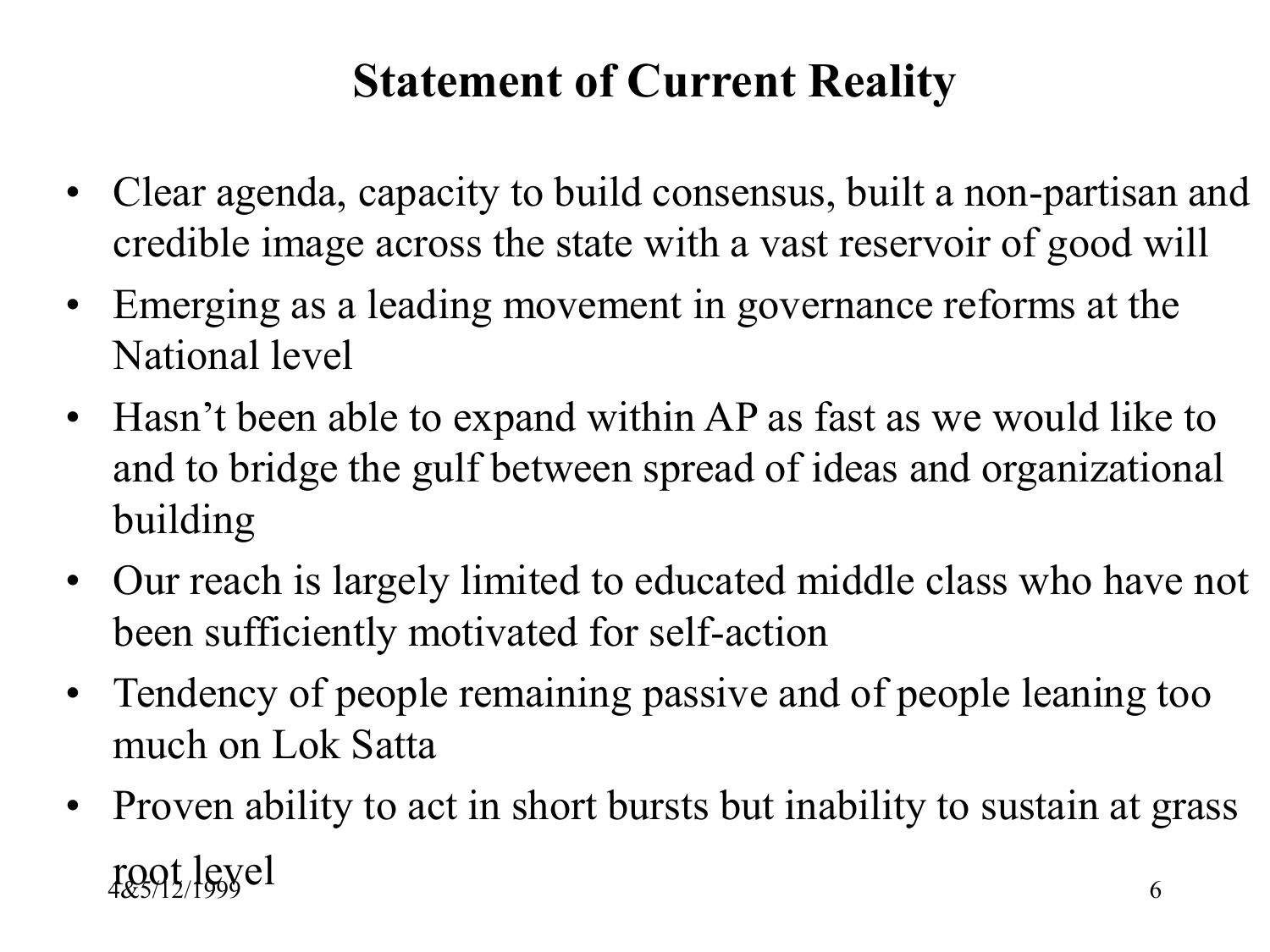#### Short Term Vision - 2002

- 1 Specific Reform Proposals
	- Local bodies empowerment
	- Citizens charters for all government departments
	- Right to information
	- Right to Primary Education
	- Access to Primary Health
	- Electoral Reforms at State level
	- Grama Nyayalayas
	- Sanitation, construction of toilets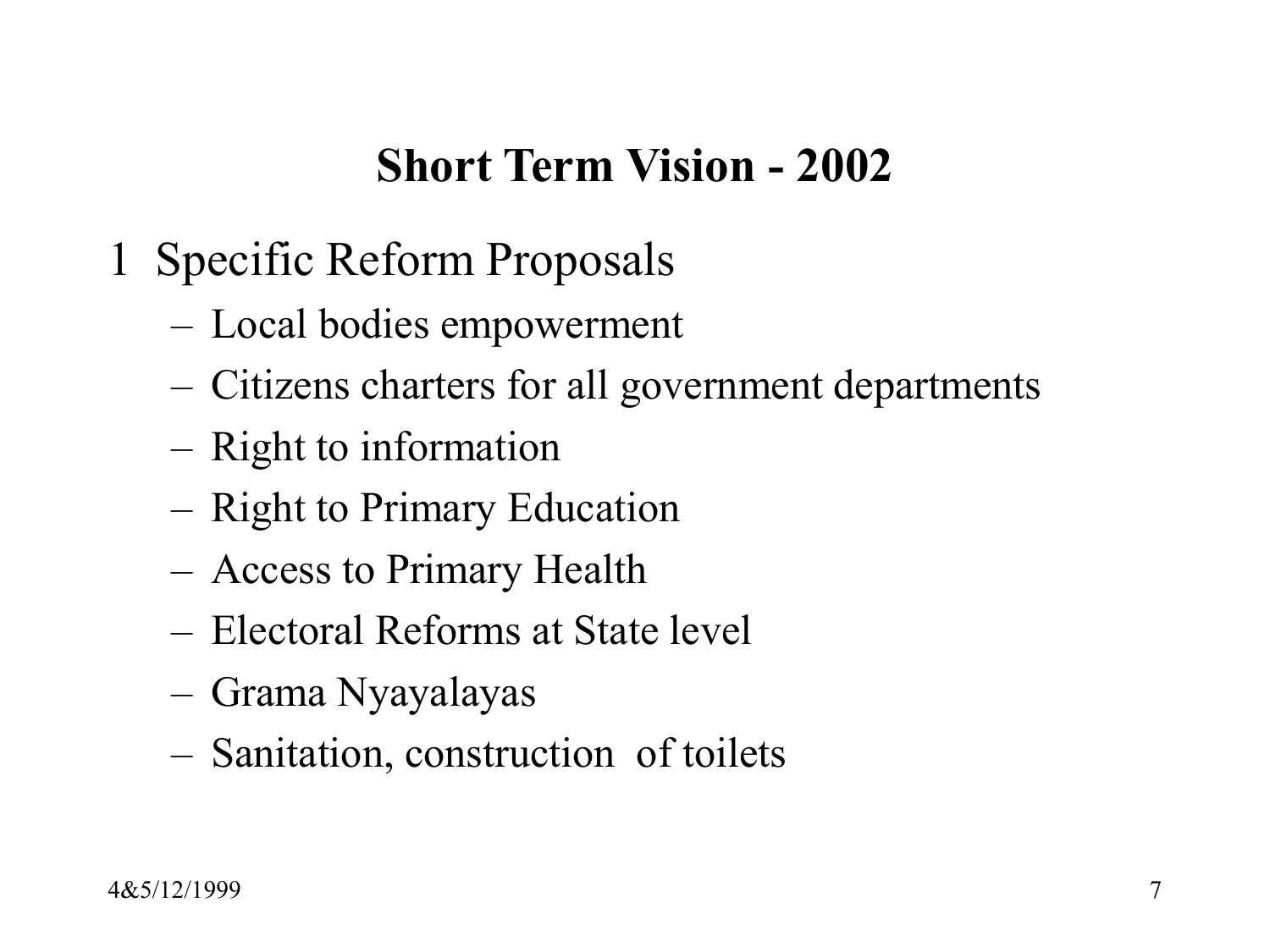- 2 Endorsement
	- Effective interactions
- 3 & 4 Organisation :
	- Reach 100% District units

50% Mandal units

25% Primary units

– Training 100% Office bearers

50% Active members/volunteers

## 5 Networking

4&5/12/1999 8 – Present pace of networking to be speeded-up and alliances forged with like minded groups both locally and nationally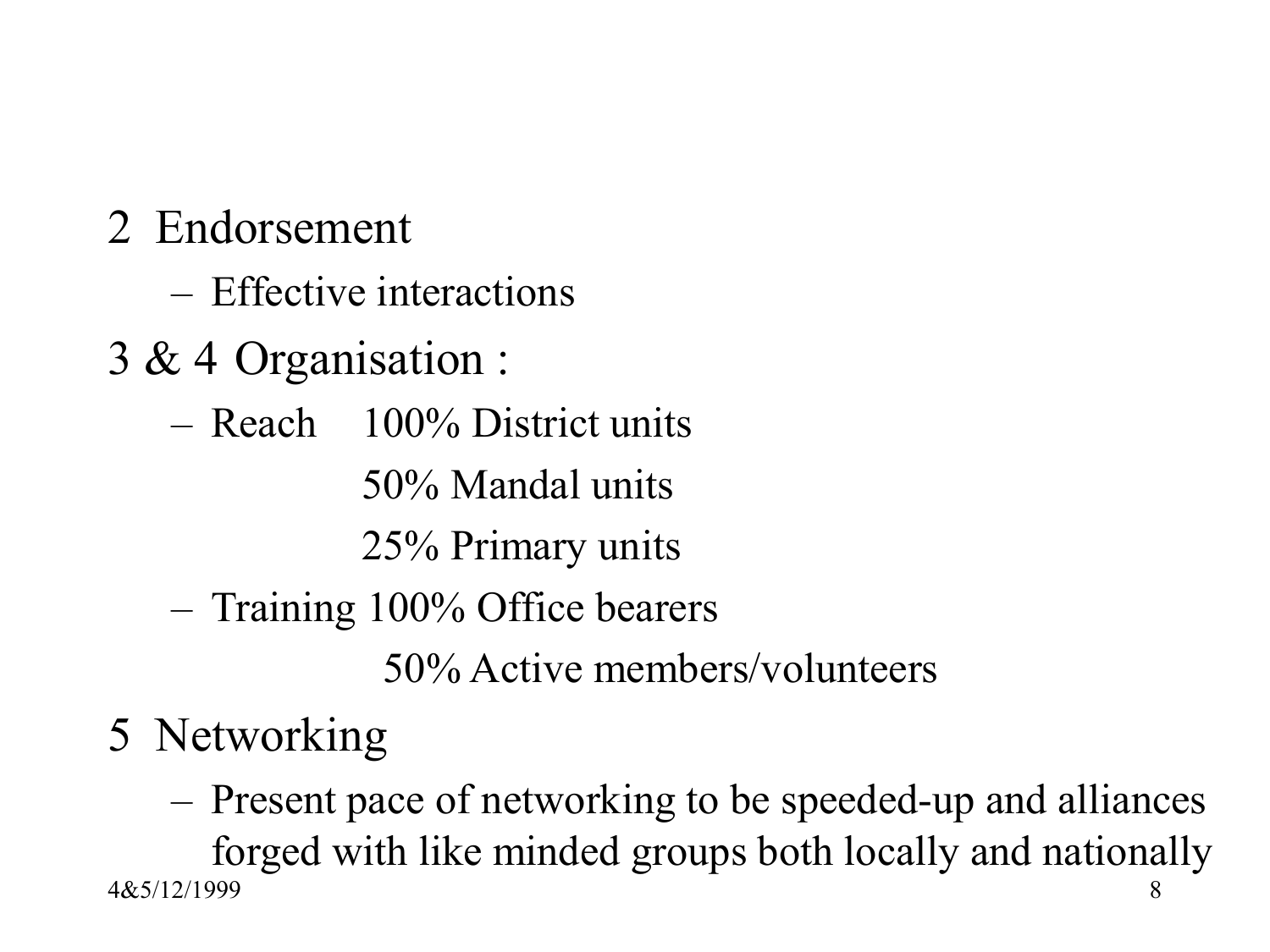- 6 Watch Dog Function:
	- Develop capability on 5 or 6 major user departments (locally identified)
- 7 Seize Opportunities
	- Electricity Reforms
	- Local body elections
	- Stake-holders/self help groups
	- PVP
- 8 Resources
	- Raise enough resources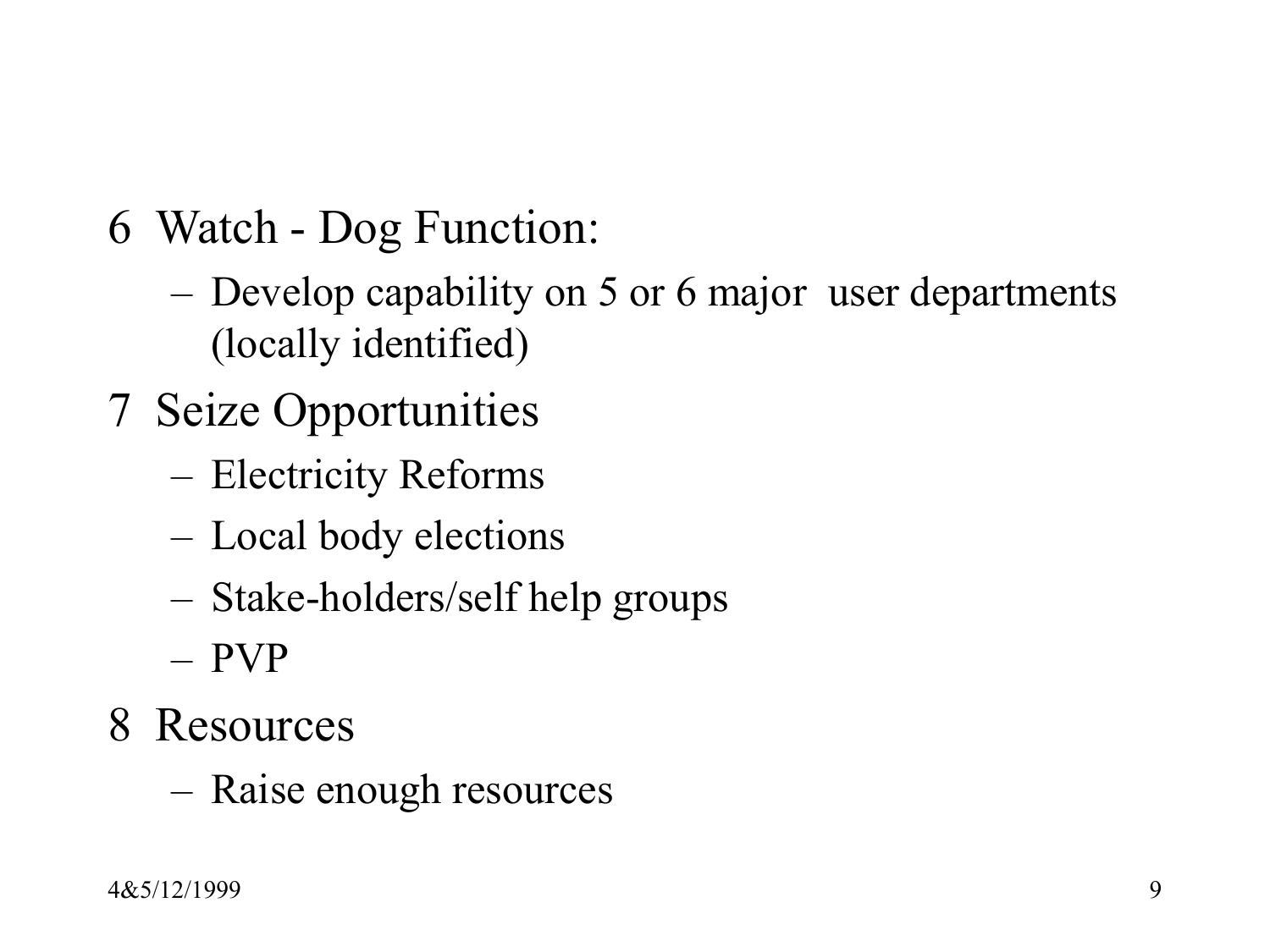#### Current Reality (Assessment)

- 
- 
- 
- LS Size/Structure Fr.Raphael
- Profile of LS People Verma
- 
- 
- 
- Time Line **-** Rama Reddy
- Achievements Mohan Reddy
- Governance Today KAN Murthy
	-
	-
- Helping Forces Sambasiva Rao
- Hindering Forces Sanjiva Rayudu
- Learnings Dr Jayaprakash Narayan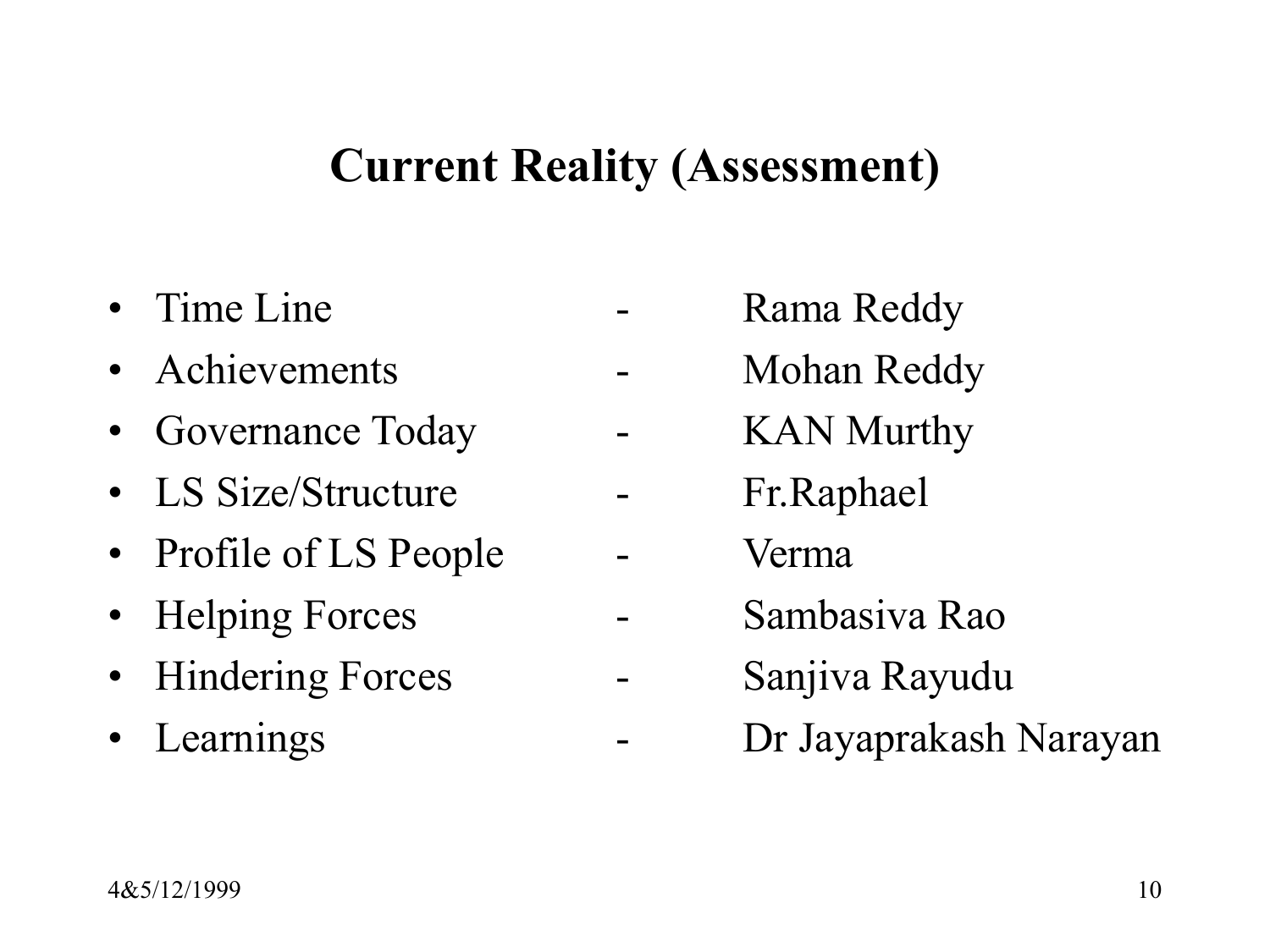## Reforms Target 2002

- In  $AP$
- Local Self-government already exists
- 
- 
- 
- 
- 
- 
- Electoral Reforms criminalization draft ready
	- Money power yet to be done
- Right to information Information ready, Draft to be prepared
	- Gram Nyayalayas to be prepared & lobbied
	- Administrative Reforms ideas are ready, Draft to be made
- Stake Holders Market Committees
	- Cooperatives
	- Water users
	- Ward Committees

- **Sanitation**
- - Citizen's Charter Lok Satta groups can provide Information Already prepared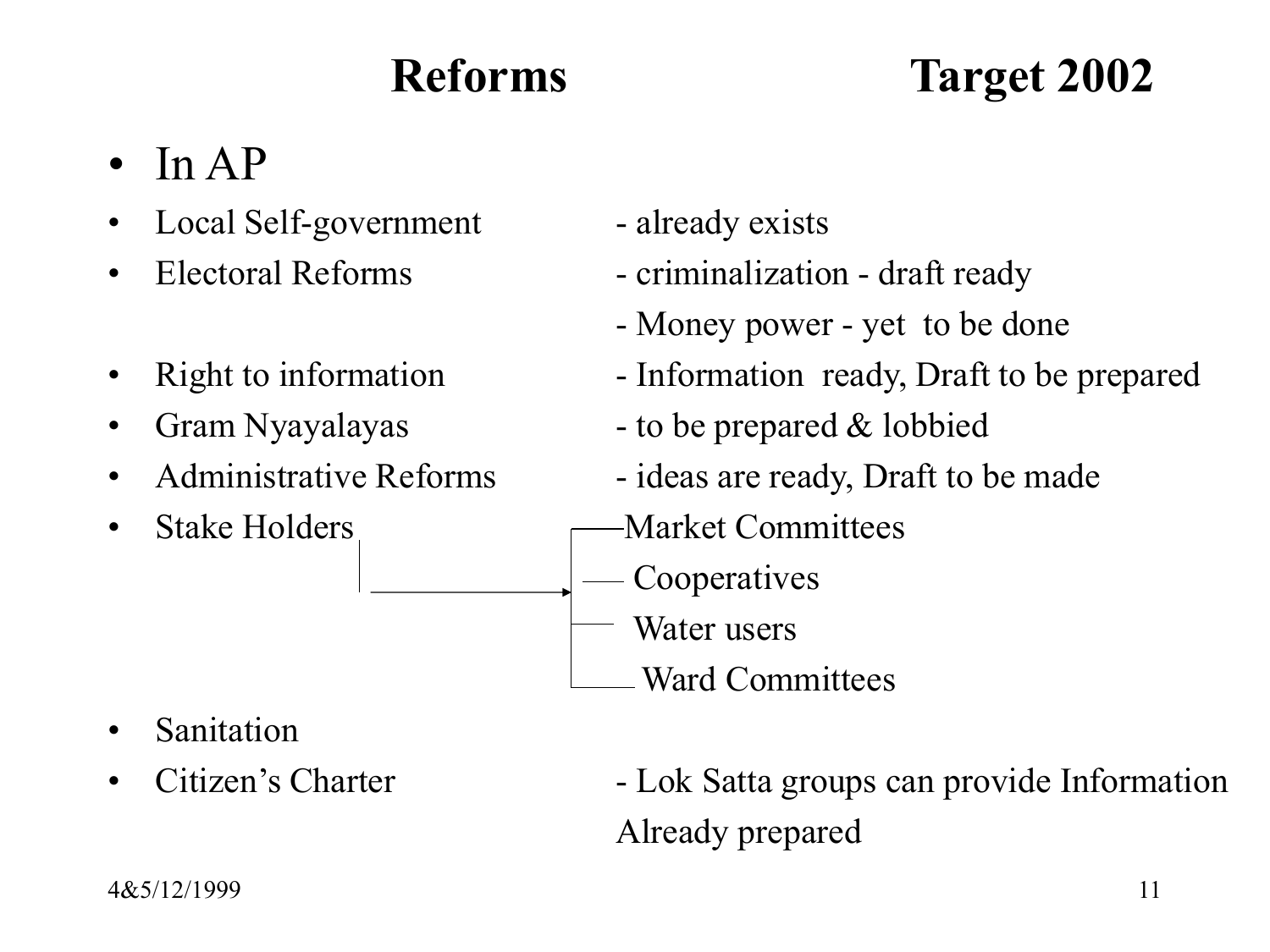## Media and Publicity Target 2002

- Production and distribution of Audio, Visual capsules
- Booklets, pamphlets, posters, stickers
- Press reporting, briefing
- Contacts with elements in political parties
- Contacts with Industry
- Contact NGO's, Professional bodies
- Arrange debates, Seminars
- Cultural teams to be trained and information to spread
- Students participation through special schemes designed
- National media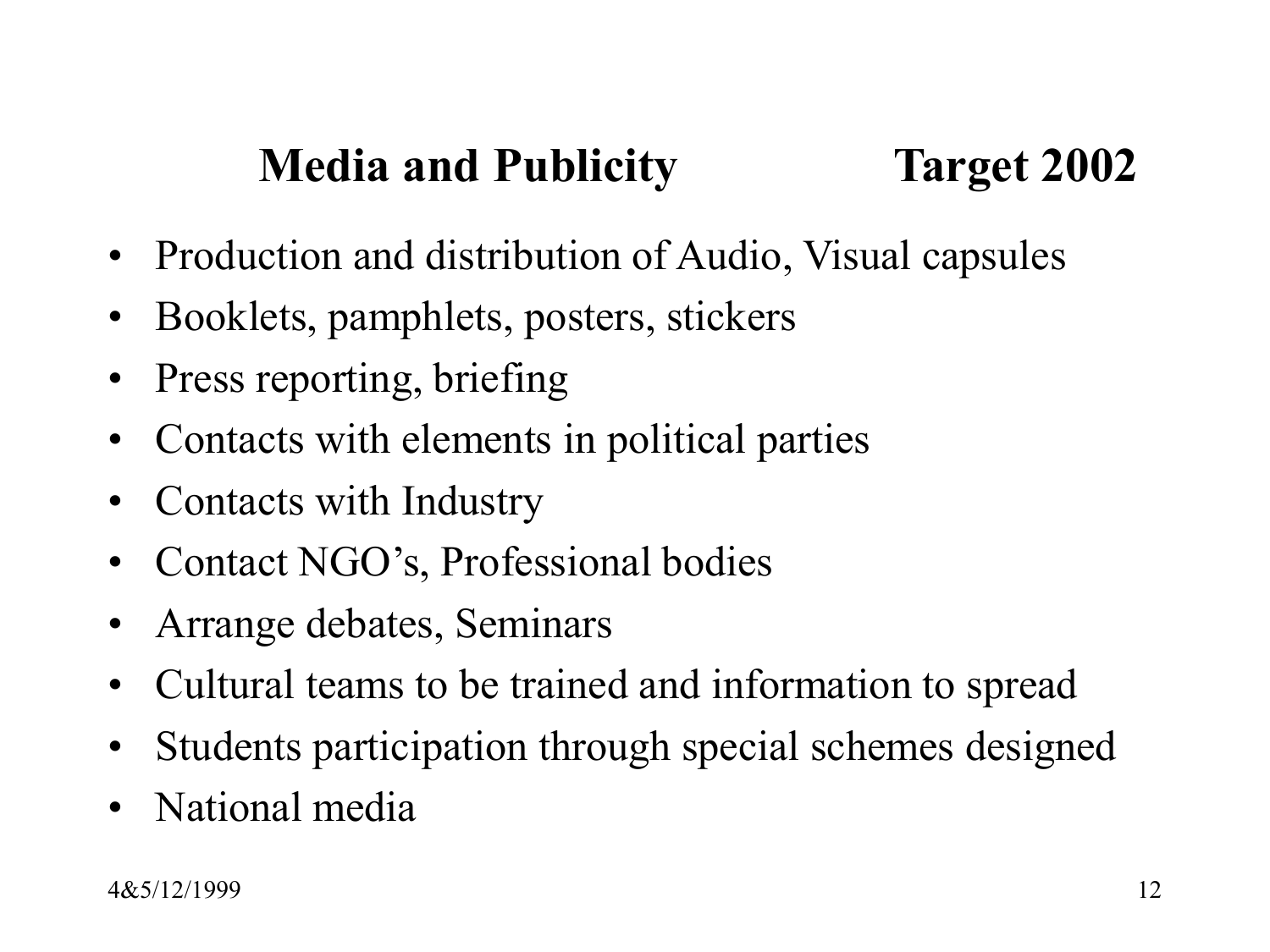## At National

- Federalism equipped
- Local self-government already
- 
- Political parties Already exists
- 

Institutional checks - Lokpal - exits

- 
- 
- Judiciary to be discussed
	-
	- Elections Criminality exits
		- Money power put effort
		- Malpractice examine
		- Proportional Representation exits
		- Right to information Info exits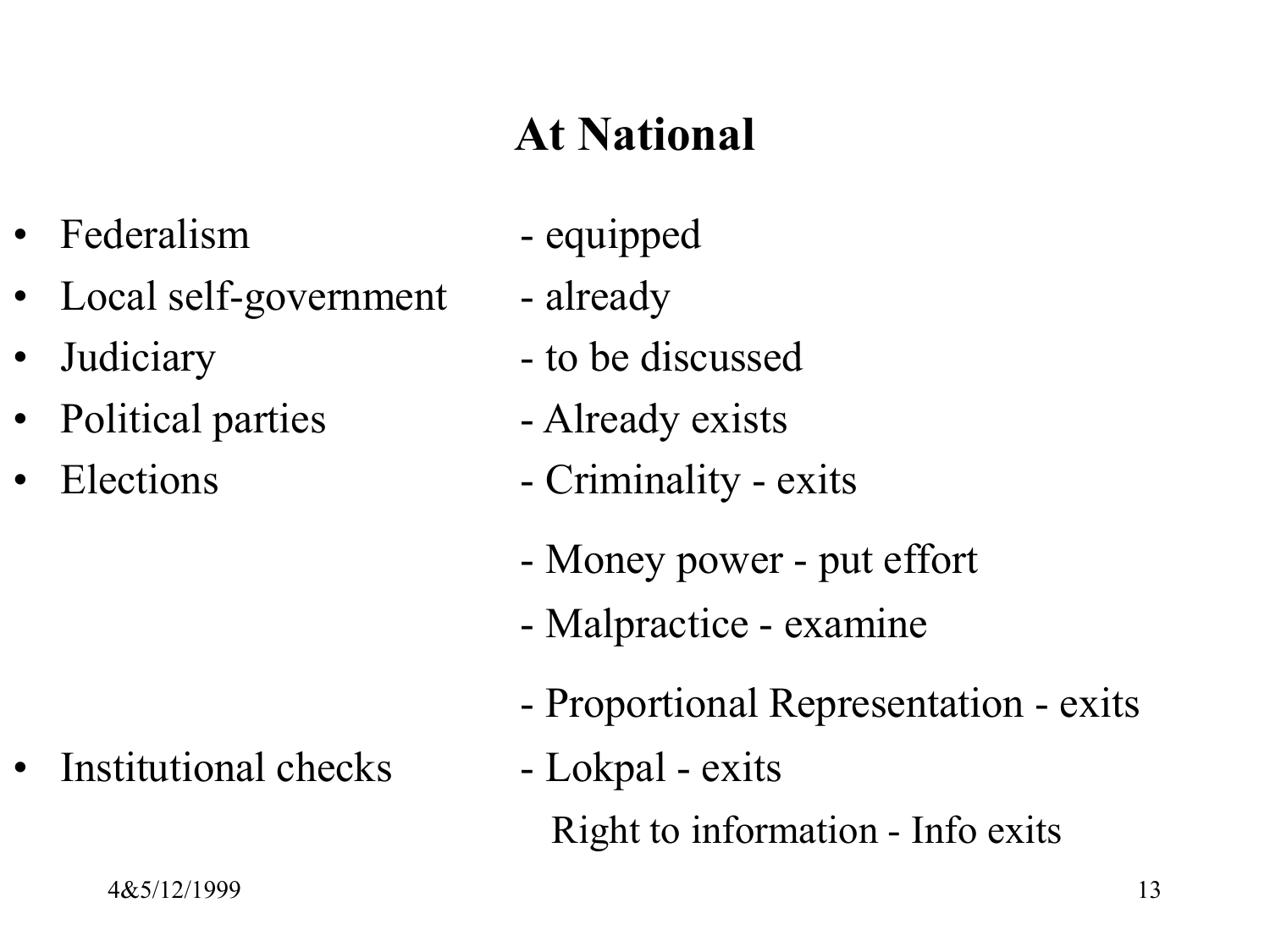### Financial Resources

A Increased Activities - Need for greater resources Therefore greater planning and Importance for Raising Resources

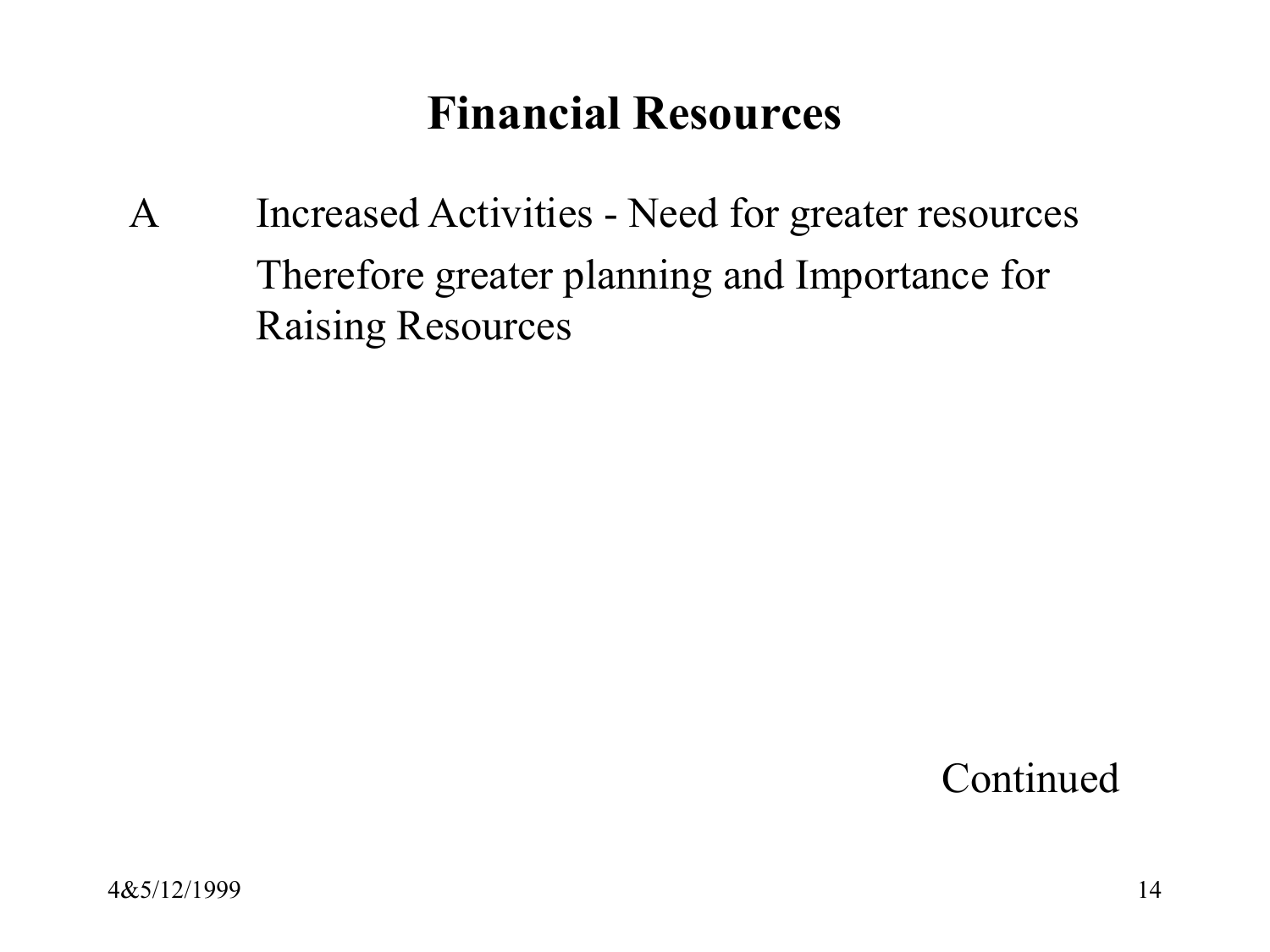## Financial Resources

## **B** Spending and Funding at two levels Field Levels

- a) Generally District and other levels agree that they should be self financing
- b) Sometimes they may need support
- Sources Membership fees
- (Question of sharing)
	- Individuals working
	- Membership drive
	- Look for donations
	- Donations- Sponsors) – No strings attached (Service-membership

## Apex Levels

- 1 Generally tighter position
- 2 Fund Raising Committee Group
- 3 Listing of sources
	- Individuals
	- Institutions
	- Others
- 4 Follow up of those approached; Identification of New sources

Continued

5 Availability readily of project material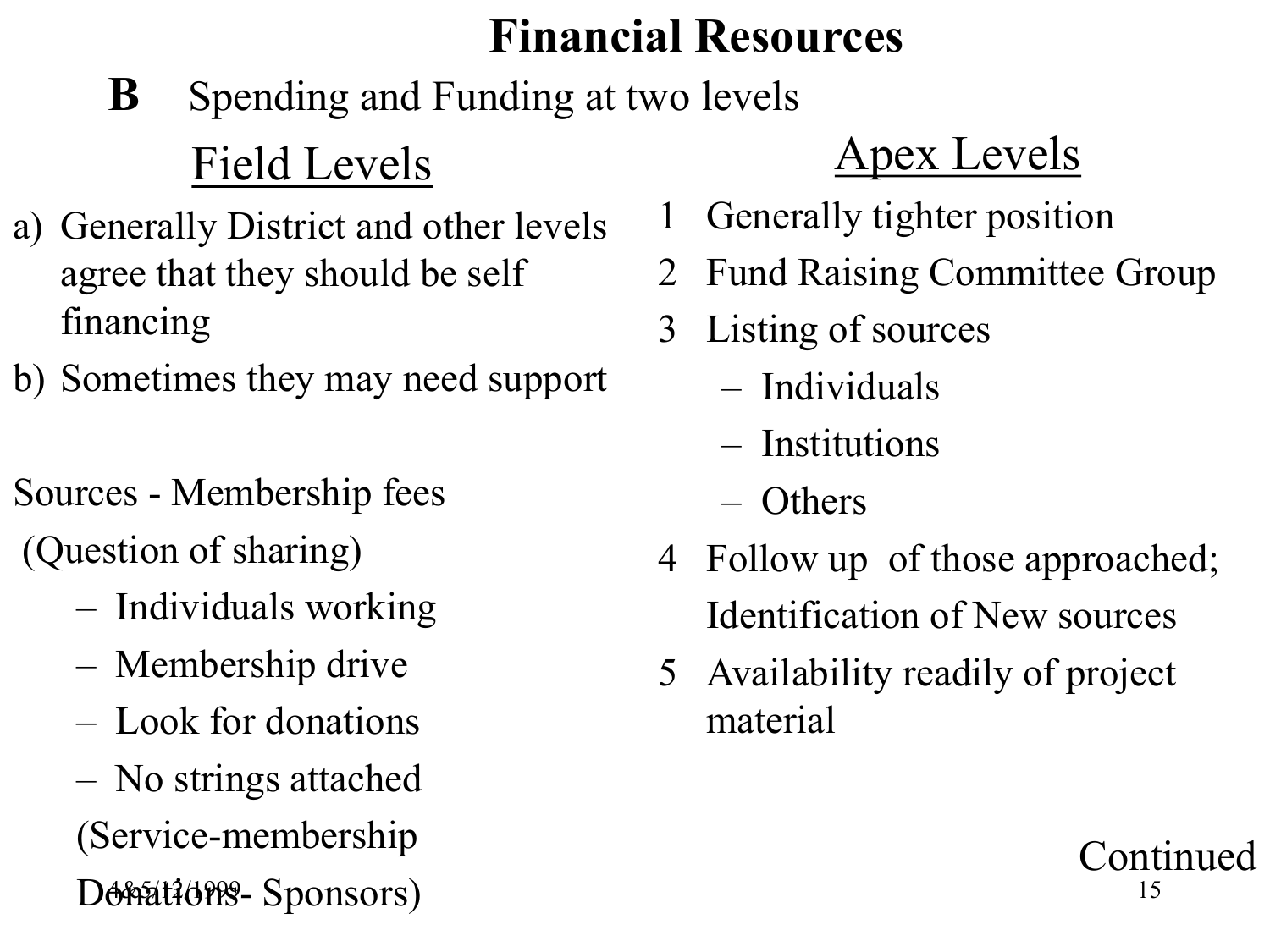#### Financial Resources

Need for forward planning/budgeting/choice of programs

#### Human Resources

Commitment

- More required Volunteer Students Training
- Resource Persons Expertise Emphasis on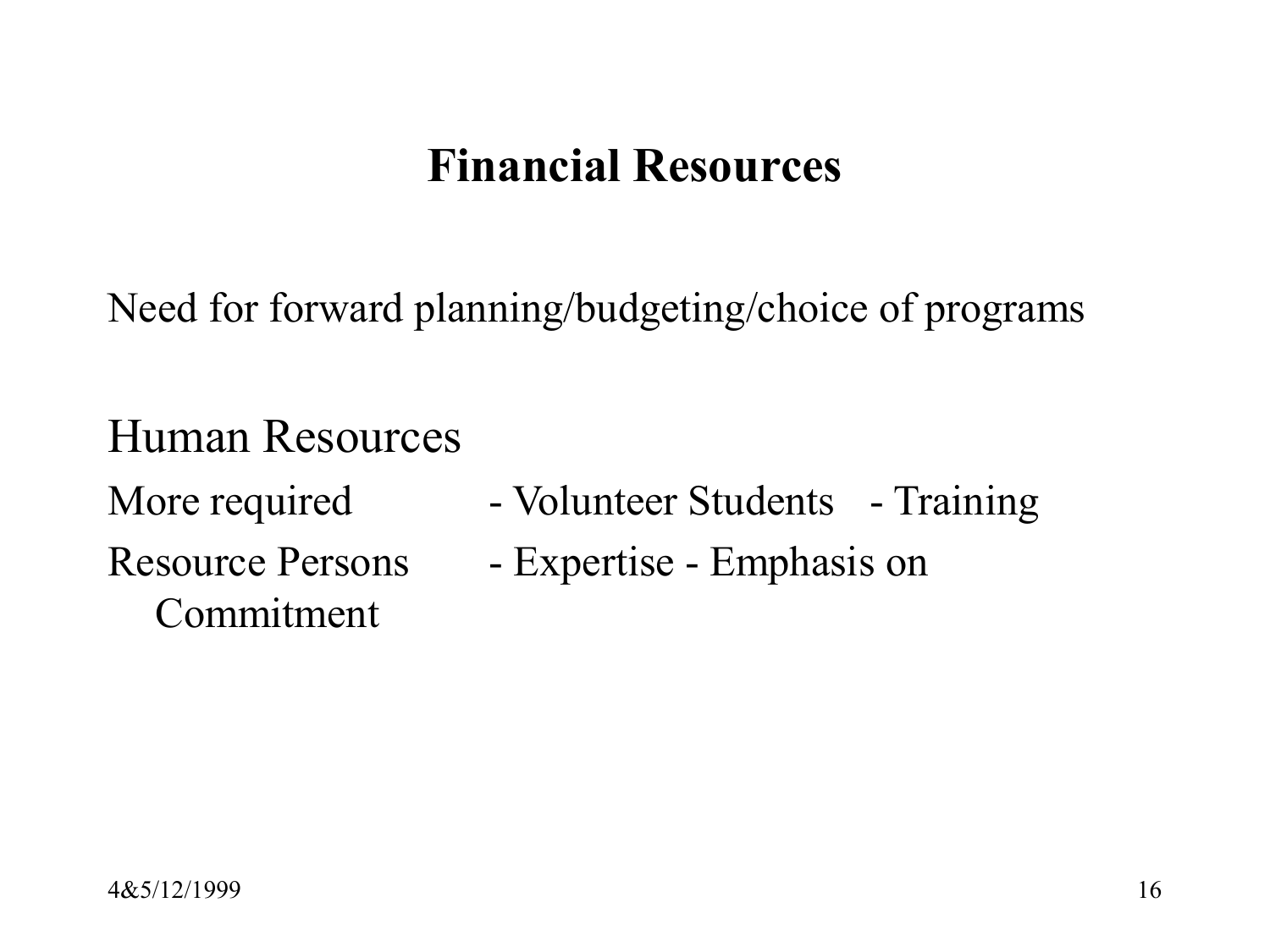#### Capacity Building

- Training :
	- Apex level training cell
	- Material, Aids and necessary R&D to be handled at the Apex level
	- In turn train resource persons at the District level
	- Resource persons will train office bearers, volunteers and members
- Networking
	- Forging alliances with other NGO's and voluntary groups
	- Identification of these groups to be done at each level independently
	- Identity groups to be affiliated

 $485/12719$  bedentify groups for joint action on specific issues  $17$ 

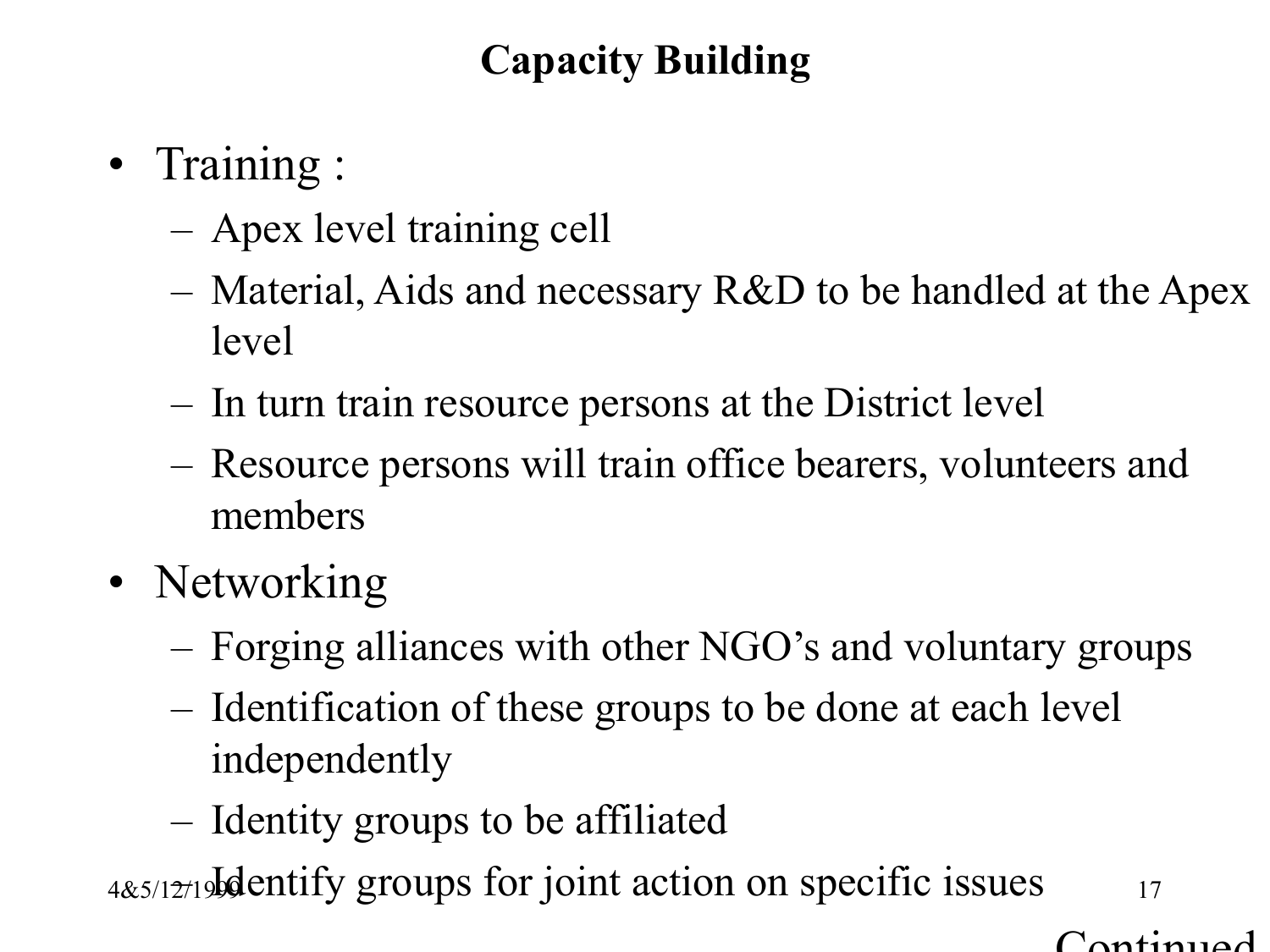## Capacity Building

- Organization Activities
	- Membership Drive for 1 month every year
	- Identity domain experts to assist and participate in our activities
	- ex : People's Watch
		- Election Watch
		- Specific Reform Goals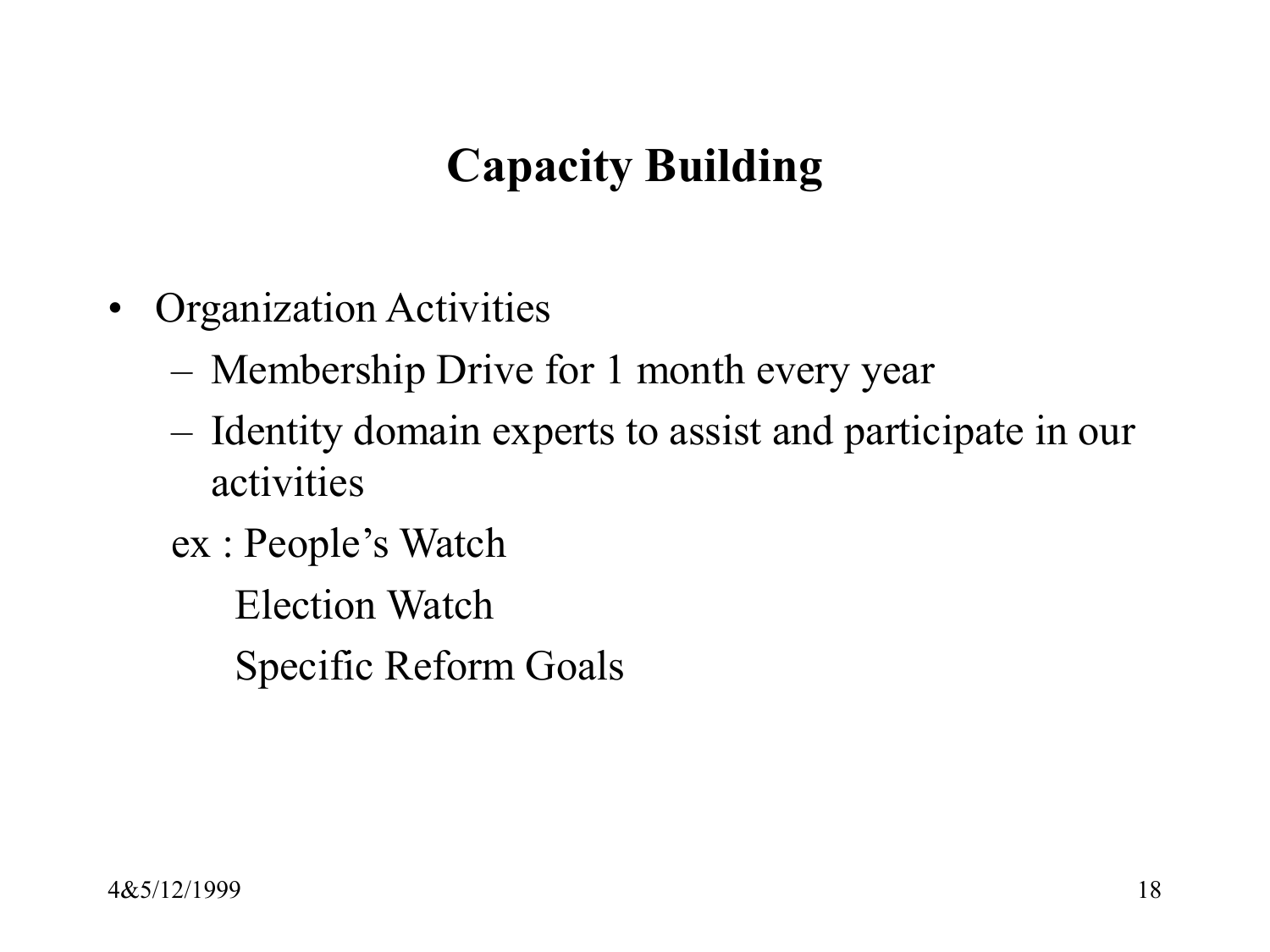## Lok Satta

#### Raison D'etre (Purpose)

To Establish People' Sovereignty

(or)

To Promote Good Democratic Governance with Self-Correcting Mechanisms

#### Values :

- Apolitical/ Non-partisan
- Accountability
- Professionalism
- Decentralisation
- Collective Action/Democracy
- Self-Governance/self-correction

#### Approach :

- Movement
- $-\frac{1}{48}$  $\frac{1}{2}$  $\frac{1}{2}$  $\frac{1}{2}$  $\frac{1}{2}$  $\frac{1}{9}$
- Collective Assertion